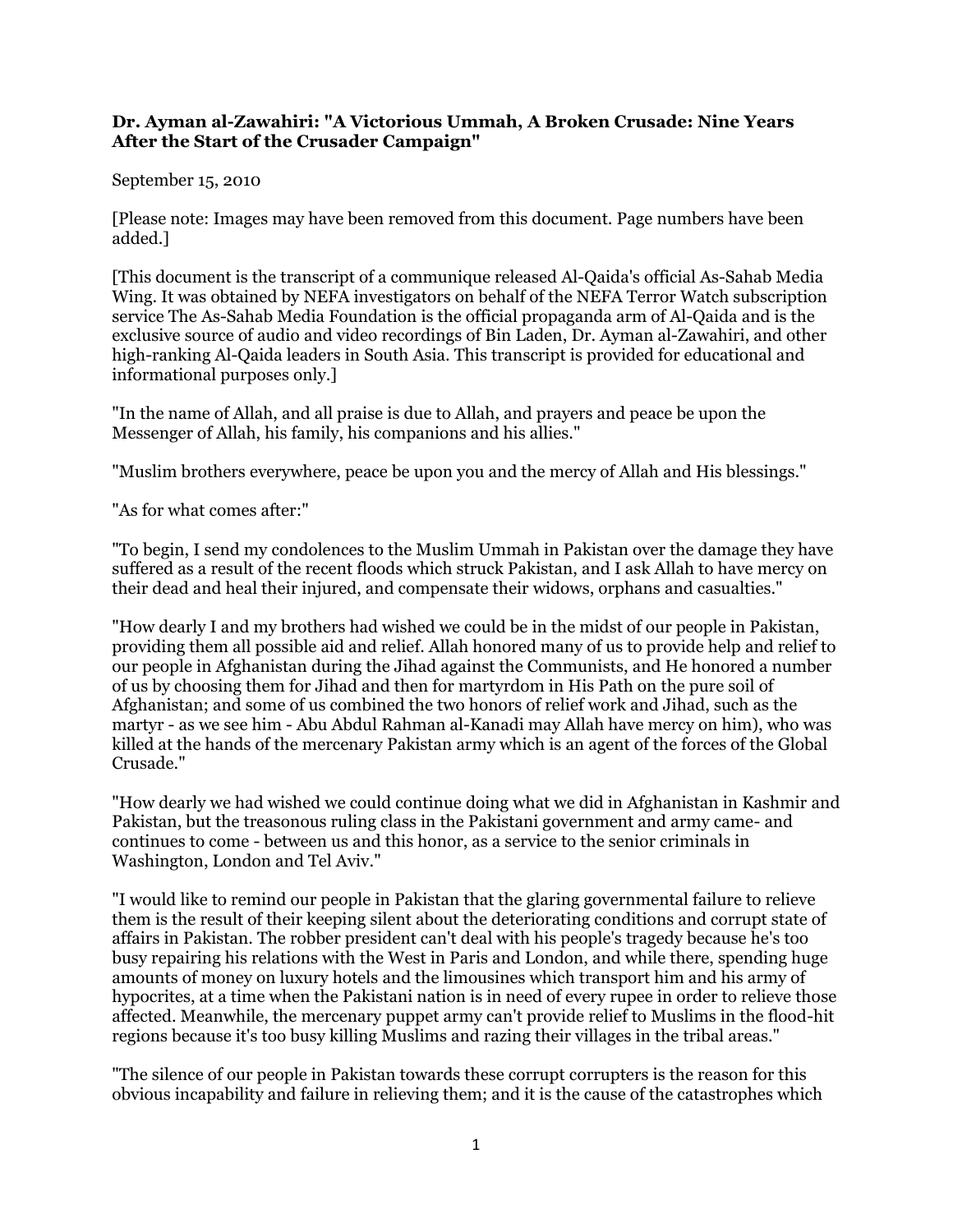have befallen Pakistan. The primary concern of the ruling class in the government and army of Pakistan is filling their domestic and foreign bank accounts with dollars; and as far as they are concerned, Pakistan and its people can go to hell."

"I would also like to advise myself and our people in Pakistan that al-Mawla [the Guardian] subhaanahu wa ta'ala - is the only one capable of lifting harm from us, and is the only one who is able to harm and benefit. Al-Haqq [the Truth] - subhaanahu wa ta'ala - says: 'Say, Who delivers you from the calamities of the land and the sea, when you call upon Him in humility and in secret, saying, 'If He deliver us from this, we will surely be of those who are grateful.' Say, 'Allah delivers you from them and from every distress, yet you associate partners with Him.' Say, 'He has the power to send punishment upon you from above you or from beneath your feet, or to confuse you by splitting you into sects and making you taste the violence of one another.' See how We expound the Signs so that they may understand!  $(6:63-65)$ "

"This is why, whenever any disaster befalls us, we must review ourselves and take ourselves to account for our sins and excesses. Al-Haqq - subhaanahu wa ta'ala - says: 'And indeed We sent Messengers to peoples before you; then We afflicted them with poverty, wars, illness and adversity so that they might humble themselves. So when Our punishment came upon them, why then didn't they humble themselves? Instead, their hearts were hardened all the more and Satan made all that they did seem fair to them.' (6:42-43)"

"So our people in Pakistan must repair their relations with their Lord, and resolve to repent of every excess they have committed against themselves and every deviation they have made from 'Aqeedah [doctrine] and Shari'ah [law]."

"No one is unaware of the extent of the spread of deviations from Islam among many of the people of Pakistan. At the level of 'Aqeedah, many adhere to the doctrine of secularism, which doesn't rule by Shari'ah and looks at Islam as being a mere set of personal rituals which doesn't extend beyond the walls of the home and Masjid. And many seek refuge in the graves and don't devote their prayers to al-Mawla - subhaanahu - alone, and they perform the polytheistic acts and innovations which accompany that, although al-Mawla - subhaanahu wa ta'ala - is the only one who harms, benefits, sustains, gives life, causes death, guides and sends astray. Al-Haqq subhaanahu wa ta'ala - says: 'And all places of worship belong to Allah; so call not on anyone beside Allah. And when the slave of Allah [Muhammad, sallallahu alayhi wa sallam] stood up calling on Him, they ganged up against him in opposition. Say, 'I pray to my Lord only, and I associate no one with Him.' Say, 'I have no power to do you either harm or good.' Say, 'No one can protect me from Allah, nor can I find besides Him any place of refuge. - (72:18-22) And the Prophet - sallallahu alayhi wa sallam - says: 'If you ask, then ask Allah, and if you seek help, then seek help with Allah...' [Musnad Ahmad]"

"As for violation of the rules of Shari'ah, the government of Pakistan and its army and security organs have become deeply involved in waging war on the Mujahideen in Afghanistan and Pakistan, whose only crime is that they challenge, resist and perform Jihad against the unbelieving Crusader invader trespassing on the realms of the Muslims and their sanctities in Afghanistan and Pakistan. Thus, the government of Pakistan and its army and security organs have implicated themselves in one of the greatest of sins. Al-Haqq - subhaanahu wa ta'ala - says: 'O you who believe! Take not the Jews and the Christians as friends. They are friends of each other. And whoso among you takes them as friends is indeed one of them. Allah does not guide wrongdoing people. (5: 51)"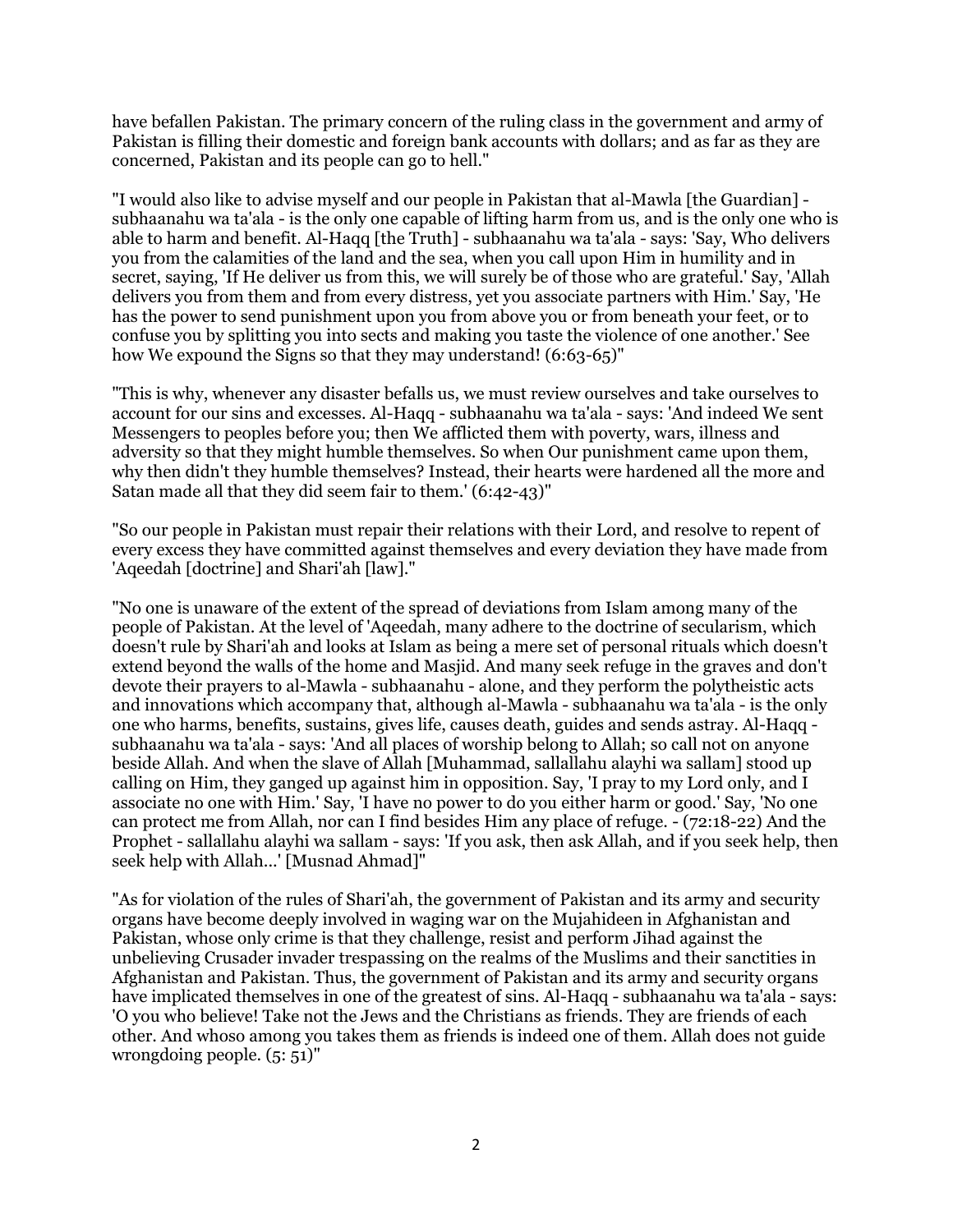"So al-Mawla - subhaanahu - counted those who help the Jews and Christians against the Muslims as being from the Jews and Christians, as shown by His statement, 'And whoso among you takes them as friends is indeed one of them. - "Then al-Mawla explained that the reason for this loyalty to the unbelievers and helping of them against the believers is concern for the temporary belongings of this life and fear of losing them. He - subhaanahu - says in the following Ayat [sign/verse]: 'So you see those in whose hearts is a disease rushing [to serve] them, saying, 'We fear lest a misfortune befall us.' Perhaps Allah will bring about victory or some other event from Himself. Then they will regret what they hid in their souls.' (5:52)"

"So reflect, O you Muslim concerned for his religion and eager to be saved from the anger of Allah in this life and the next, on the argument made by the apostate hypocrites and recorded by the noble Qur'an. Isn't it the same argument made by the government of Pakistan and its army and security organs? Isn't their argument: 'Out of fear for our interests and the interests of Pakistan, we have decided to kill Muslims in Afghanistan and Pakistan, destroy their villages, burn their houses and expel and displace them by the millions'?"

"Then the noble Ayaat make clear that with this deviance and that huge act of disobedience, the truth about them has been revealed to the believers; and that they are not benefited by their claims of faith, even if they swear the solemnest of oaths; and that their good deeds are now null and void and they shall only harvest loss. Al-Haqq - subhaanahu wa ta'ala - says: 'And those who believe say, 'Are these the ones who swore by Allah their most solemn oaths that they were with you?' Their works are vain and they have become the losers.' (5:53)"

"Then the noble Ayaat explain, in a categorical fashion and with absolute clarity, that Allah will aid His religion and strengthen His friends, and that al-Mawla - subhaanahu - will quell the apostasy of these apostates by way of His righteous soldiers and slaves who perform Jihad for His pleasure, and who fear neither the hostility of the hostile nor the blame of the blamers. He says: 'O you who believe! Whoso among you turns back from his religion, then let him know that Allah will soon bring in his stead a people whom He will love and who will love Him and who will be kind and humble to the believers, and hard and firm against the disbelievers. They will perform Jihad in the cause of Allah and will not fear the blame of a blamer. That is Allah's grace which He bestows upon whomsoever He pleases; and Allah is Bountiful, All-Knowing.' (5:54)"

"Then al-Mawla - subhaanahu - lays down a divine monotheistic doctrinal fundamental, which is that the Muslims' loyalty and aid must only be to the religion of Allah and Sunnah [tradition] of His Prophet - sallallahu alayhi wa sallam - and to their brothers in Islam and 'man [faith], and that he who does that is from the victorious and triumphant party of Allah. He - subhaanahu says: 'Your friends are Allah and His Messenger and the believers who observe Prayer and pay the Zakaat and worship Allah alone. And those who take Allah and His Messenger and the believers for friends can rest assured that it is the party of Allah that must triumph.' (5:55-56)"

"Then al-Mawla warns against providing aid to or making alliances with the unbelievers who mock and make fun of the religion of Islam. He - subhaanahu - says: O you who believe! Take not for friends those who make a jest and sport of your religion from among those who were given the Book before you, and from the disbelievers. And fear Allah if you are believers.' (5:57)"

"Glory be to Allah: aren't the NATO forces which are coming and going as they please in Pakistan and being helped and supplied by the government of Pakistan and its army and security organs, aren't these forces from the states in which the Prophet - sallallahu alayhi wa sallam – was insulted publicly on the pages of newspapers and in other media? And aren't they the forces which humiliated the noble Qur'an in Guantanamo, Iraq and elsewhere? And aren't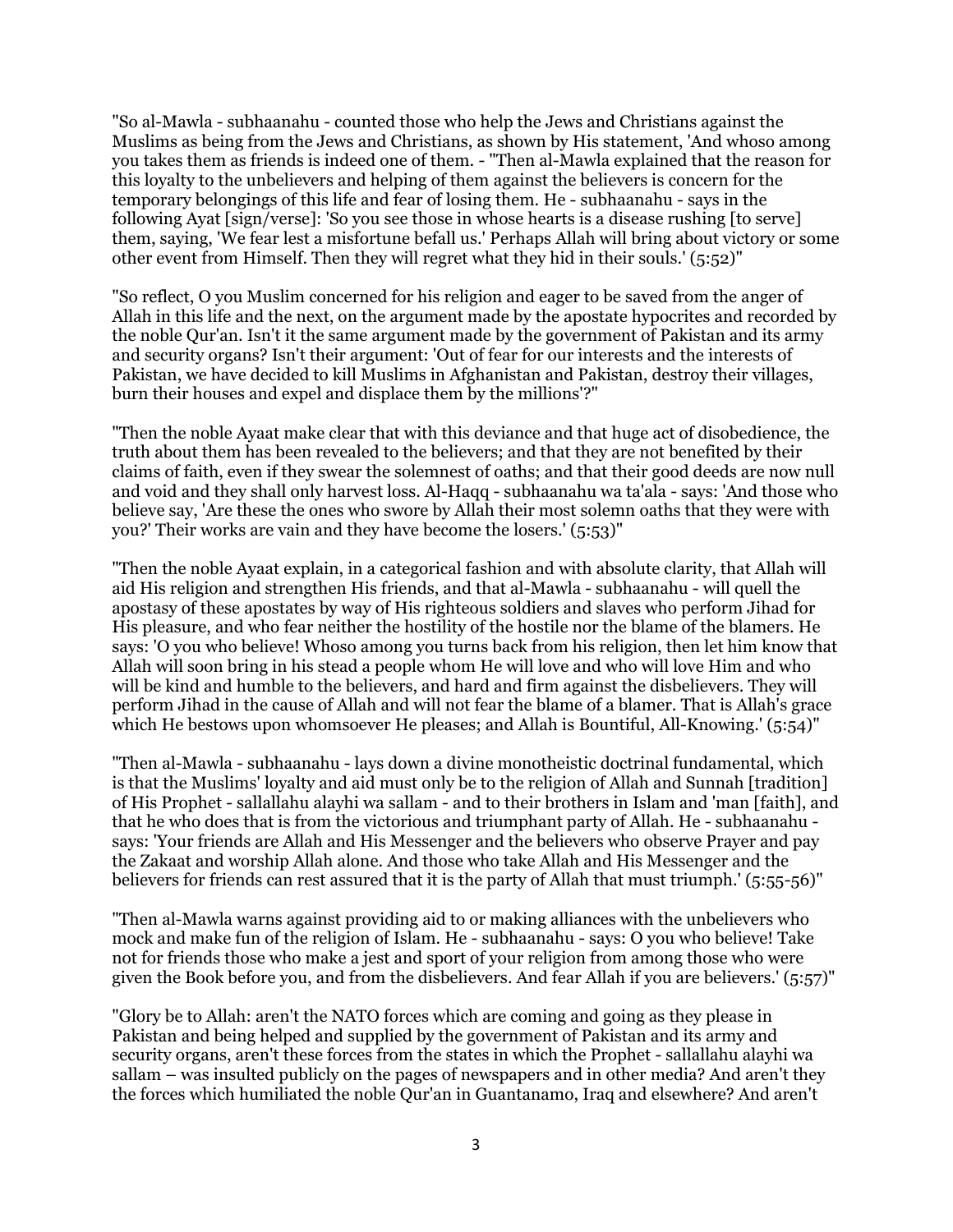the forces of the Pakistan Army the ones who contravened the rules of Shari'ah by destroying and burning Lal Masjid, and killing in it hundreds of male and female martyrs in order to get closer to America and earn its pleasure."

"Isn't Pakistan the one whose media, newspapers, books and advertisements are full of open acts of disobedience, displays of feminine beauty, and open decadence? Hasn't Pakistan seen the spread of all types of major sins, including drinking of wine, drugs, nudity, displaying of feminine beauty, gambling, usury and perversions?"

"Will you not repent? Will you not come back to Islam? Will you not come back to al-Mawla subhaanahu wa ta'ala - by correcting your beliefs, abandoning sins, and being loyal to the believers and hostile to the unbelievers?"

"My brothers in Pakistan: know that Allah - subhaanahu - doesn't only punish those who commit acts of disobedience, He also punishes those who were pleased with their actions and kept silent towards them, and didn't command them to do good and forbid them from evil with their hands, tongues and hearts; and He only delivers those who forbid evil. Al-Haqq subhaanahu - says: 'And ask them concerning the town which stood by the sea. When they profaned the Sabbath; when their fish came to them on their Sabbath day appearing on the surface of the water, but on the day when they did not keep the Sabbath, the fish would not come to them. Thus did We try them because they were rebellious. And when a party among them said to another party, 'Why do you admonish a people whom Allah is going to destroy or punish with a severe punishment?' They said, 'In order to be absolved from blame before your Lord and that they may turn to righteousness.' So when they forgot what they had been reminded of, We saved those who forbade evil and We seized the transgressors with a severe punishment because they were rebellious.' (7:163-165)"

"So Allah only delivered those who forbid evil, and took away the rest with a miserable punishment. Abu Bakr as-Siddiq - with whom Allah was pleased - said, "O people, you read this Ayat - 'O you who believe! Take care of your own selves. He who goes astray cannot harm you if you yourselves are rightly guided' (5:105) - and I heard the Messenger of Allah - sallallahu alayhi wa sallam - say, 'If the people see the wrongdoer and don't take him by the arm, it won't be long before Allah afflicts them all with His punishment.' [Musnad Ahmad]"

"My Muslim brothers in Pakistan: if the criminals of the contemporary Crusade against Afghanistan and Pakistan have come between us and the honor of helping you, then let our people in Pakistan accept our condolences and prayers for Allah to have mercy on them, end their distress and remove their grief. He - subhaanahu - is the One whom we worship in all circumstances."

"After sending these condolences to our people in Pakistan, I remind our Muslim Ummah everywhere that nine years have passed since the beginning of the contemporary Crusade, which began with the attack on the Islamic Emirate in Afghanistan."

"What I want to point to here in this talk of mine isn't the imminent victory - Allah permitting – of the Mujahideen under the banner of the Islamic Emirate in Afghanistan led by the Amir of the Believers, Mulla Muhammad Umar Mujahid, may Allah protect him, for this is something which the enemy and friend have agreed about, by the grace of Allah, and no one doubts it will happen, not even the American-led Crusader coalition itself. Rather, the argument is about 'when' and 'how."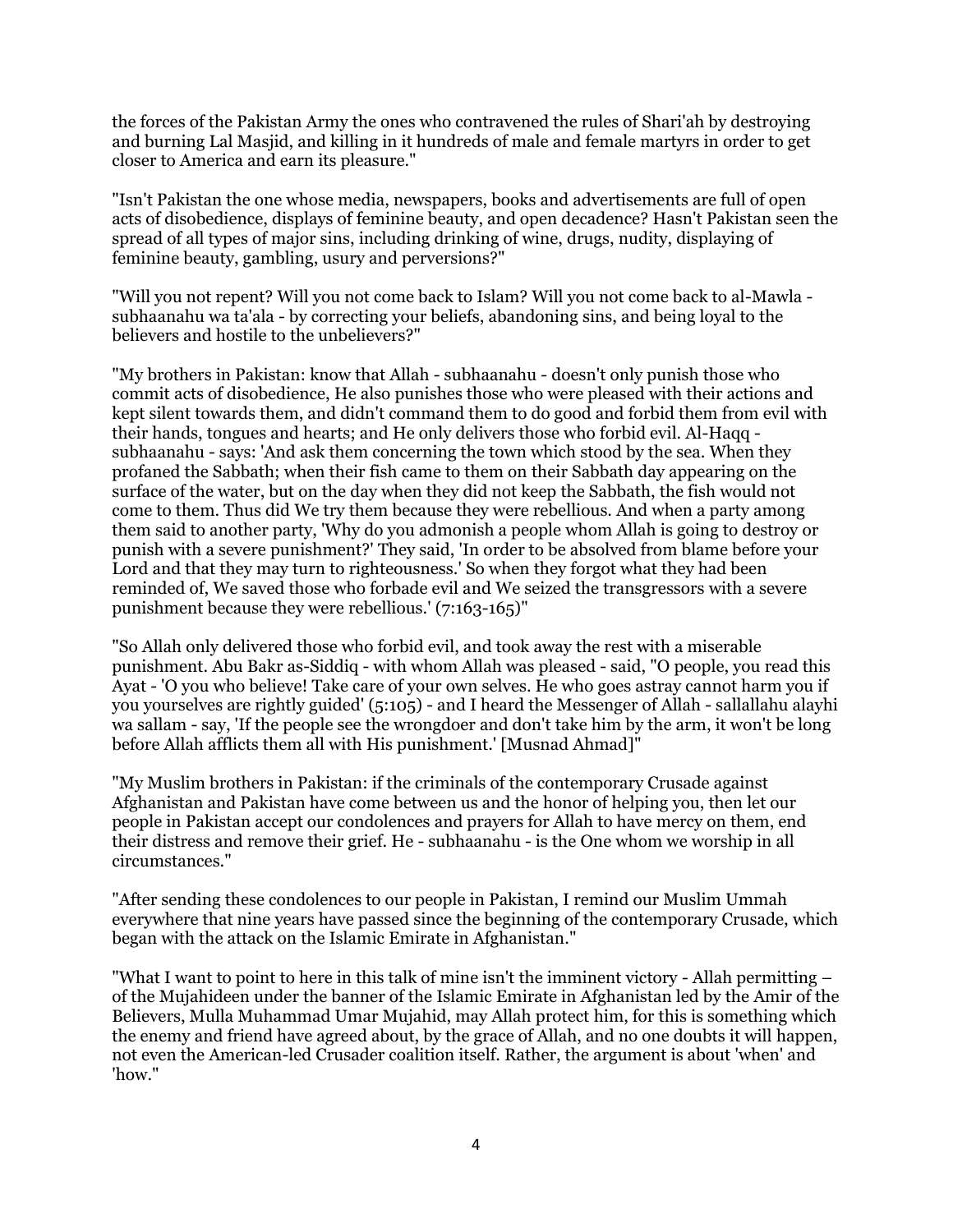"I say: the imminent victory in Afghanistan - Allah permitting - isn't what I want to point to; rather, I want to point to the lessons and examples found in the experience of nine years of confronting the Crusaders and their agents across the length and breadth of the Islamic world, from Khorasan to the Islamic Maghreb and even on the Westerners' own soil."

"I think that the most important thing which these nine years have brought to the surface is that there are two distinct orientations and currents when it comes to dealing with the doctrinally secular - but Crusader-leaning - Western aggression against the realms of Islam."

"The first orientation is the orientation of Jihad, Ribaat [garrisoning on the frontlines], resolve, defense of Islam's sanctuary and sanctities, and adherence to the principles of 'Aqeedah; the orientation which rejects peacemaking, bargaining and coming to an understanding at the expense of beliefs, principles and values; the orientation of joining the resistance against the Crusader invaders through relying on Allah and using the little equipment, provisions and training available, and through seeking to get closer to Allah and trusting in His victory and His promise of empowerment. This is the Mujahideen's orientation from Khorasan to the Maghreb of Islam and the orientation of all those who help and support them."

"As for the second orientation, it is the orientation of surrendering, compromising, backtracking and bargaining over the fundamentals of 'Aqeedah, the principles of Islam, the rules of Shari'ah and the sanctities of the Muslims."

"It is an orientation which includes a number of parties, among them defeated people, people who contradict themselves, people with distorted creeds, people who prefer safety, those who beg for residency permits and citizenships, those who claim to be expert politicians, and those who daub themselves with secularism, the nation-state, democracy and the other idols on which Western secular ideology is based. This orientation also includes movements which associate themselves with Islam even as they go ahead with secularization and endearing themselves to the West, and with portraying themselves as patriotic movements which believe in "civil government", which is a polite term for "non-religious government." These movements also give precedence to nationalistic ties over other ties, and they hold many other dilapidated ideas which they solicit from self-contradictory materialistic Western thought. These movements also portray themselves as being innocent of "terrorism," which is how the secular Crusader West describes Jihad, and they declare their total readiness to join the world order which the victorious West imposed after the Second World War and which is based on the domination of the weak by the powerful, whether in the Security Council or in the Third World, especially the realms of Islam from East Turkistan to Ceuta and Melilla."

"This is why the Muslim Ummah must study in depth this rich experience of non-stop resistance and defense: this Jihad in Allah's path to make Allah's Word supreme, a Jihad free of any patriotic, nationalistic or secular leanings."

"In this experience - by the grace of Allah - is a practical reply to the misconceptions of the 'inability movement,' which permitted the Muslims to fight and kill their Muslim brothers in Afghanistan in the ranks of the Crusader Americans and under their banner; which created a new Qadianism in the Mardin Conference in Turkey; whose leaders - who claim to belong to Jihad, Da'wah, and the Islamic movement - entered Kabul and Baghdad on the backs of the Americans' tanks and in the shade of their bombers; and which begs the pleasure of the governments in our capitals, and recognizes their leaders as governors of the Muslims' affairs though they are the allies of the secular Crusader West against the Muslims...the "inability movement," which claims to strive for change by recognizing secular constitutions, working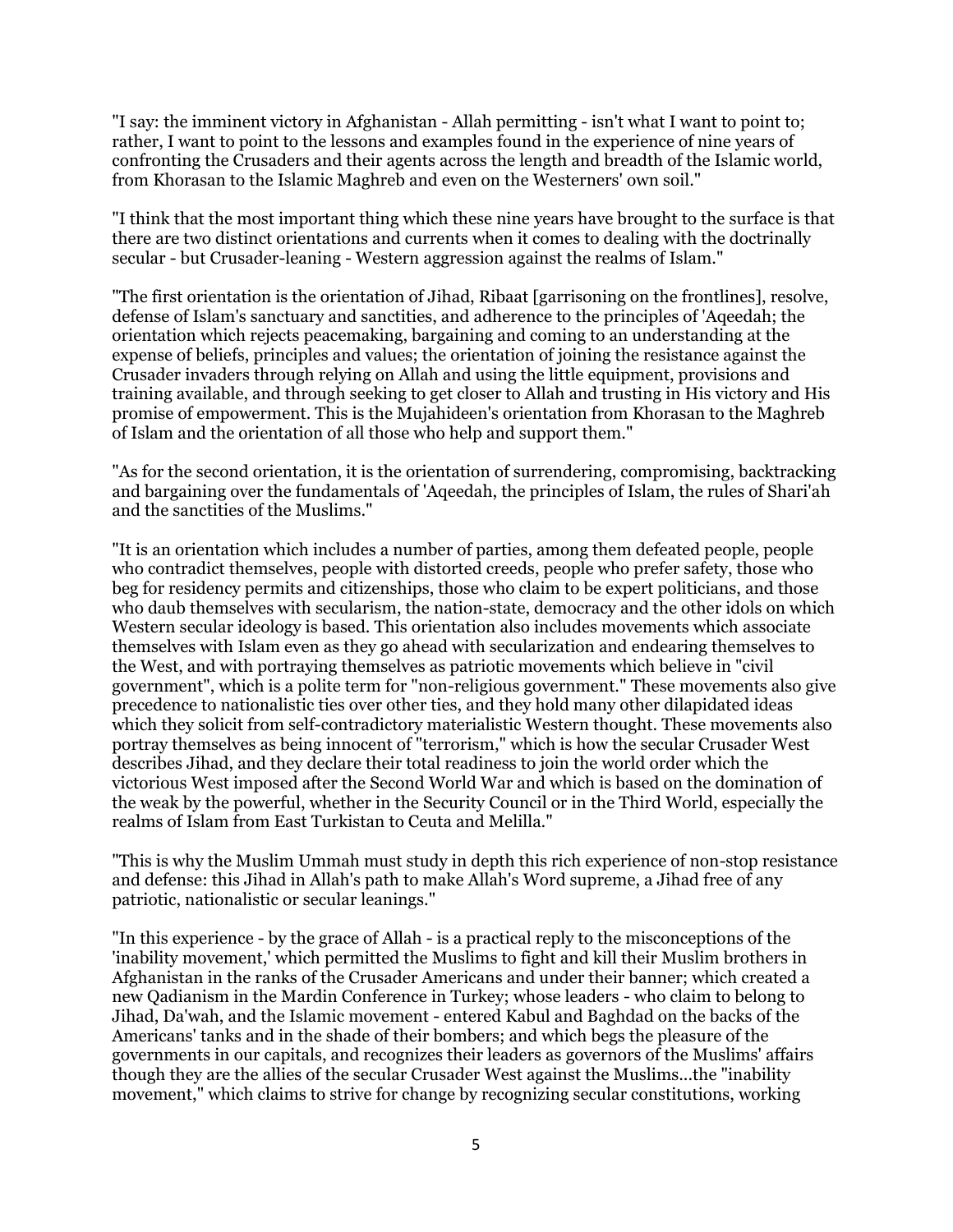according to them, and participating in rigged elections under their rules; in fact, they have even strived for change under the leadership of the secularist Mohamed ElBaradei, who fell on us out of the sky of American providence so he could direct the Egyptian opposition on behalf of America the same way he used to direct - also on its behalf - the International Atomic Energy Commission."

"The story of Mohamed ElBaradei and Mubarak is the same as the story of Zardari and Musharraf: it is a old/new American game. In Pakistan, America and the West backed Musharraf – whom they used to criticize - when he took part with them in spilling the blood of Muslims and destroying their countries in Afghanistan and Pakistan; but after Musharraf was stained with a number of crimes, and after America used him to bomb and burn the Red Mosque in Islamabad, America sensed that Musharraf had been exposed, and that popular anger towards him was on the increase, and so it made an agreement with Benazir: that it would give her an amnesty for her crimes which it would extract from Musharraf under duress, and that it would return her to Pakistan and facilitate an easy win for her in the elections; and we all know the way elections are run in our countries. This is something which America - with its money, bombers and tanks – has mastered in Afghanistan, Pakistan and Iraq."

"So America made a deal with Benazir to facilitate her coming to power in exchange for her giving America a free hand to kill Muslims in Afghanistan and Pakistan and her providing it services - in the name of freedom and the people and at the hands of a popularly elected democratic government -which Musharraf never could have provided."

"And when Benazir was killed, America made up for the loss by propelling "Mr. 10%" Zardari – a crook wanted internationally for crimes of theft and corruption - into the seat of power. Thus he was transformed from "Mr. 10%" into "Mr. 100%." And he gave America what it wanted, and conceded to it what the Pakistan Army - despite its treason and despicableness - didn't agree to concede to it; and all of this in the name of democracy, freedom and the will of the masses. And on the basis of the fair and honorable elections in Pakistan, Zardari became immune to prosecution by the judiciary, whose attempts to convict him and his ministers fell to pieces on the rock of constitutional immunity and the laws which protect the corrupt."

"Now they want this same rotten story to be repeated in Egypt, after America exhausted its uses for Mubarak and used him as the cat's claw in the execution of all its dirty crimes in the region, from the campaigns of torture against the Islamic movements, to the embargo against Iraq and then its bombing and the bombing of Afghanistan, to the blockade of Gaza. So when Mubarak turned into a symbol of corruption, criminality, thievery and treason, and when America sensed that Mubarak's bequeathal of power to his son might cause problems and inconveniences, it decided to experiment with a parallel line for achieving its goals, by way of the emissary of American providence, Dr. Mohamed ElBaradei, or what some Egyptians call – with their customary sarcasm - The Awaited ElBaradeil"

"So America could either propel ElBaradei to power by way of Eastern-style elections, as occurred in Pakistan, or it could keep him as a leader of the opposition and a thorn in the side of Jamal Mubarak, so that the two might compete with each other in the provision of services and loyalty to the Caesar of Washington, commander of the contemporary Crusade."

So Dr. Mohamed ElBaradei returned to Egypt after spending the years of his life serving the United Nations Organization, the organization of the domination of oppressed nations by oppressor nations. He returned after spending his life in inspections in Iraq, Iran, North Korea, Pakistan, Libya and Syria, sniffing around in them for any trace of nuclear activity, although he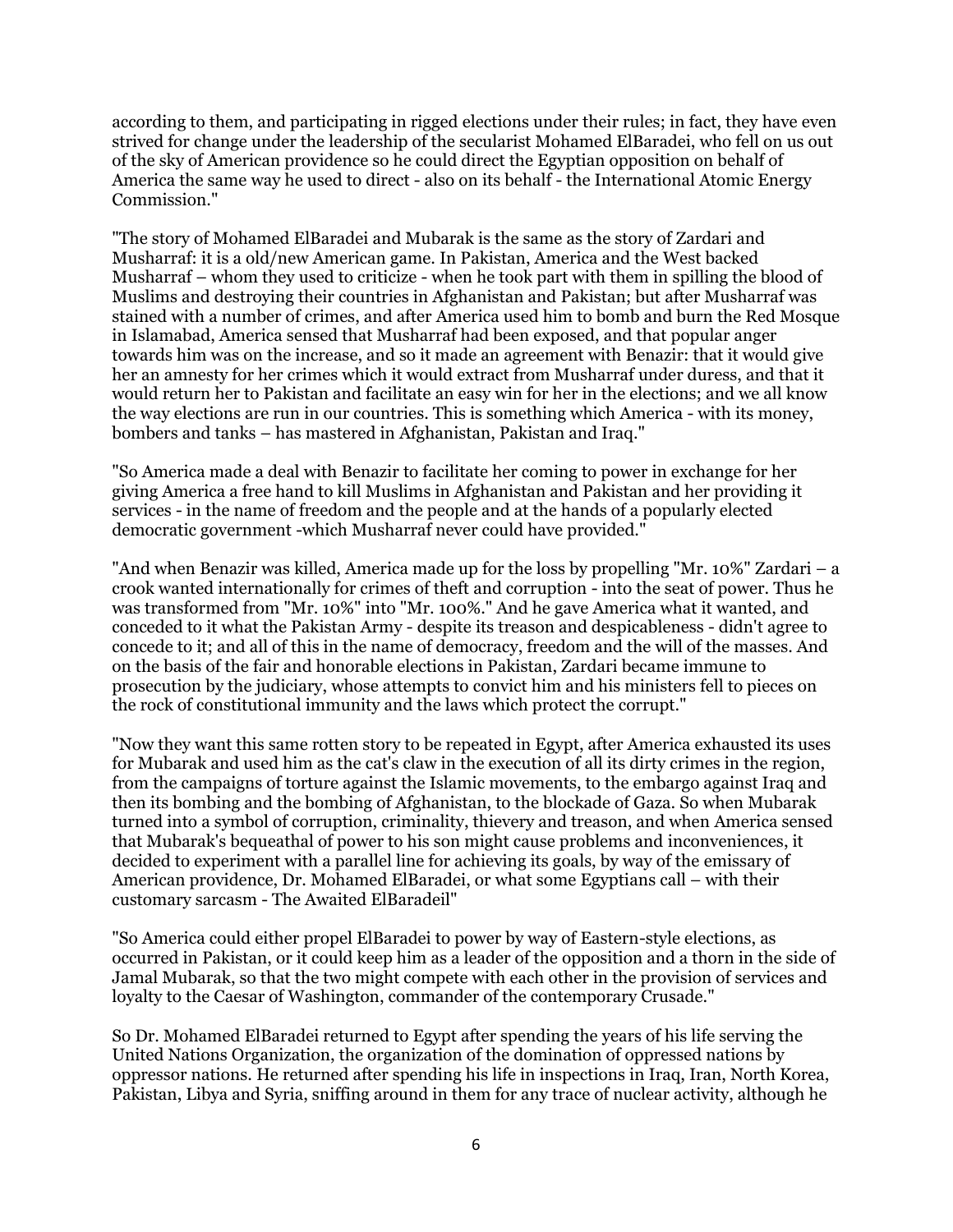is the same person who doesn't dare to utter a word about the mountains of deadly weapons of all types in the possession of America, Britain, France and the rest of the arrogant powers."

"The employee devoted to the service of the world order which the victorious West imposed after the Second World War returned to Egypt; ElBaradei, with whom the arrogant world order was pleased, and so it gave him the Nobel Prize, to which he was beaten by senior criminals like Begin, Sadat, Naguib Mahfouz, and Obama. He returned to move about freely while enjoying American protection and care, which protected him from the wrath of Mubarak, who never neglects to make an example of any rival to him, and who didn't suffice with torturing his own people, but even turned Egypt into an international terminal for torture in the contemporary Crusade."

"Yet this torturer Mubarak stood like a tame cat in front of the emissary of American providence, and so Egypt awoke suddenly to find that the ex-employee of the world order had returned to it and was touring it from north to south, promising freedom, democracy and - lest we forget - secularism."

"Some might ask, 'And why shouldn't we support ElBaradei if he is going to bring us change?"

"This is a question which requires that the one who posed it be woken up and alerted to the realities of the world and its history."

"The one who wants change must ask himself, 'Where to and how?"

"Where does he want to go? To the establishment of an Islamic state which rules by Shari'ah, helps the oppressed, spreads justice and opens the door to Shura [consultation], or to an ugly and misshapen secular monstrosity in which decisions are made by America?"

"And how will change be achieved? Through peacemaking, reconciling, giving priority to our safety, and demonstrating how good we are at surrendering to the doctrinally secular – but Crusader-leaning - Western world order, or through Jihad, struggle, resistance, and enjoining good and forbidding evil? Through the methodology of inability, begging and benefiting, or through the methodology of the Mujahideen and those who resolutely adhere to their 'Aqeedah? Theirs' is the methodology which forced America to announce its pullout from Afghanistan and Iraq, and theirs' is the methodology which ruined for it the project on which it had collaborated with the stars of the international Islamic movement who rode its tanks towards Kabul and Baghdad; with the 'Fuqahaa' of the Marines and the neo-Qadianis of Mardin; and with the Shi'ite religious authorities in Iraq, Iran and Afghanistan."

"Change in Egypt and other realms of Islam won't be achieved by joining the brigade of Zardari, Sheikh Sharif, Karzai and ElBaradei. Change won't be achieved under the banner of the secularists and those who seek help from the arrogant world order."

"Change shall only be achieved by struggle, resistance and defense, and by declaring the truth and adhering to 'Aqeedah and striving to make it a tangible reality through sacrifice and Jihad in Allah's path with wealth and self, and through commanding of good and forbidding of evil with the hand, tongue and heart."

And the first step on the path to change is awareness of facts, and the clearest and most obvious "of facts is the 'Aqeedah of Tawheed [monotheism], which must be the ruling authority in every system, constitution and law. The second fact is appreciation of the nature of the conflict in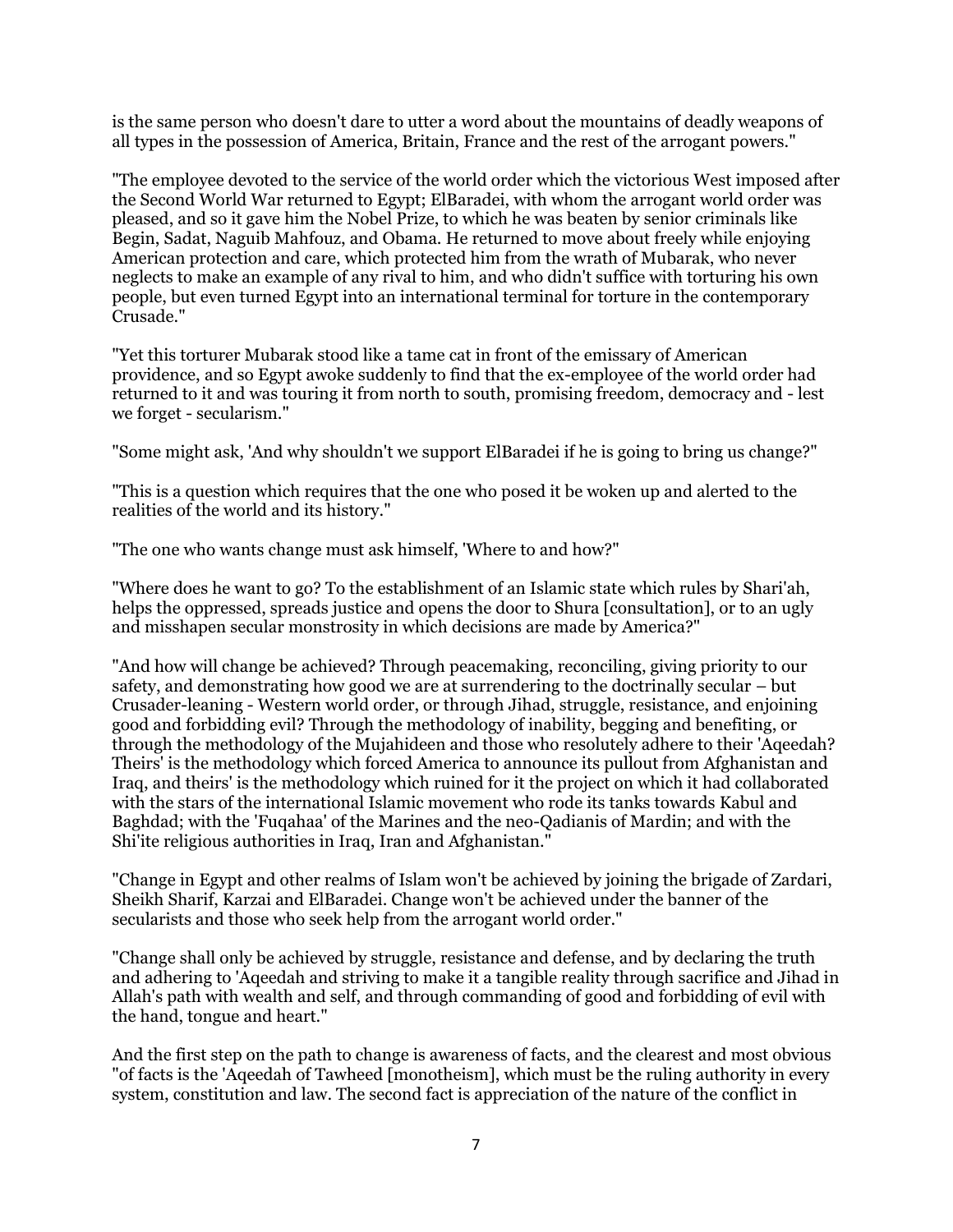which we are engaged, and that it is a conflict between the Muslim Ummah and its foreign enemies - the invaders - and their domestic agents, and that our liberty, dignity and honor and our success in this life and the next will only be achieved through the defeat of these two factions."

"This is why this awareness must be spread among us: awareness of the necessity of changing from the falsehood of Shirk [polytheism], ruling by other than Shari'ah and vassalage to the enemies of Islam, to the truth of Tawheed, ruling by Shari'ah and liberation from the enemies of Islam."

"There must be awareness of the flimsiness of the position which says that we might be able to achieve our liberty, honor and dignity by rallying around American influence and following its emissaries. All this flimsy call will bring us is a move from one vassalage to another vassalage and from one corruption to another corruption."

"And if this awareness spreads in the ranks of the Muslim Ummah, it will be followed by a succession of steps which will lead to the desired change."

"This is why I call on every free and honorable person with concern for his religion, his Islam, his honor and his dignity to work with everything in his power to spread this awareness: the awareness that our corrupt condition is unacceptable, because it is a condition of deviation from Shari'ah; vassalage to the powers of arrogance; and intensification of political despotism, financial corruption, social oppression and moral dissolution...the awareness that our desired objective is ruling by Shari'ah; liberation from the international system of the arrogant powers; liberation of the Muslims' lands; spreading justice; opening the door to Shura; and the Ummah taking its rulers to account...and the awareness that this desired objective can't possibly be achieved by the methods of begging, backtracking and accepting things as they are, but rather, shall be achieved by Jihad, sacrifice of self and wealth, and commanding of good and forbidding of evil."

"I call on every free and honorable person with concern for his religion, his Islam, his honor and his dignity to compare the two approaches for dealing with the contemporary Crusade: the approach of Jihad, taking pride in Allah and confronting the senior criminals with hand and tongue, and the approach of surrendering and begging and waiting for every opportunity to please the Caesar of the Romans in the White House."

"The methodology of the people of honor and Jihad has achieved what no observer who doesn't believe in Allah and the Last Day had imagined. By worldly and materialistic standards, there was no match between what they call the superpowers - led by America and the Crusader West and the groups of Mujahideen, who are poor in terms of means but rich with their faith."

"But worldly and materialistic standards overlooked the fundamental laws which rule Creation and which al-Mawla - subhaanahu - told us about in His Quran: 'How many a small party has triumphed over a large party by Allah's command! And Allah is with the steadfast' (2:249); 'So fight in the path of Allah - you are held responsible only for yourself - and urge the believers to fight. Allah will restrain the might of those who disbelieve; and Allah is stronger in might and stronger in punishment' (4:84); 'Arid We wished to show favor to those who were oppressed on earth, and to make them leaders and to make them inheritors of our favors; and to grant them power in the land, and to make Pharaoh and Haman and their hosts see from them that which they had feared.' (28:5-6)"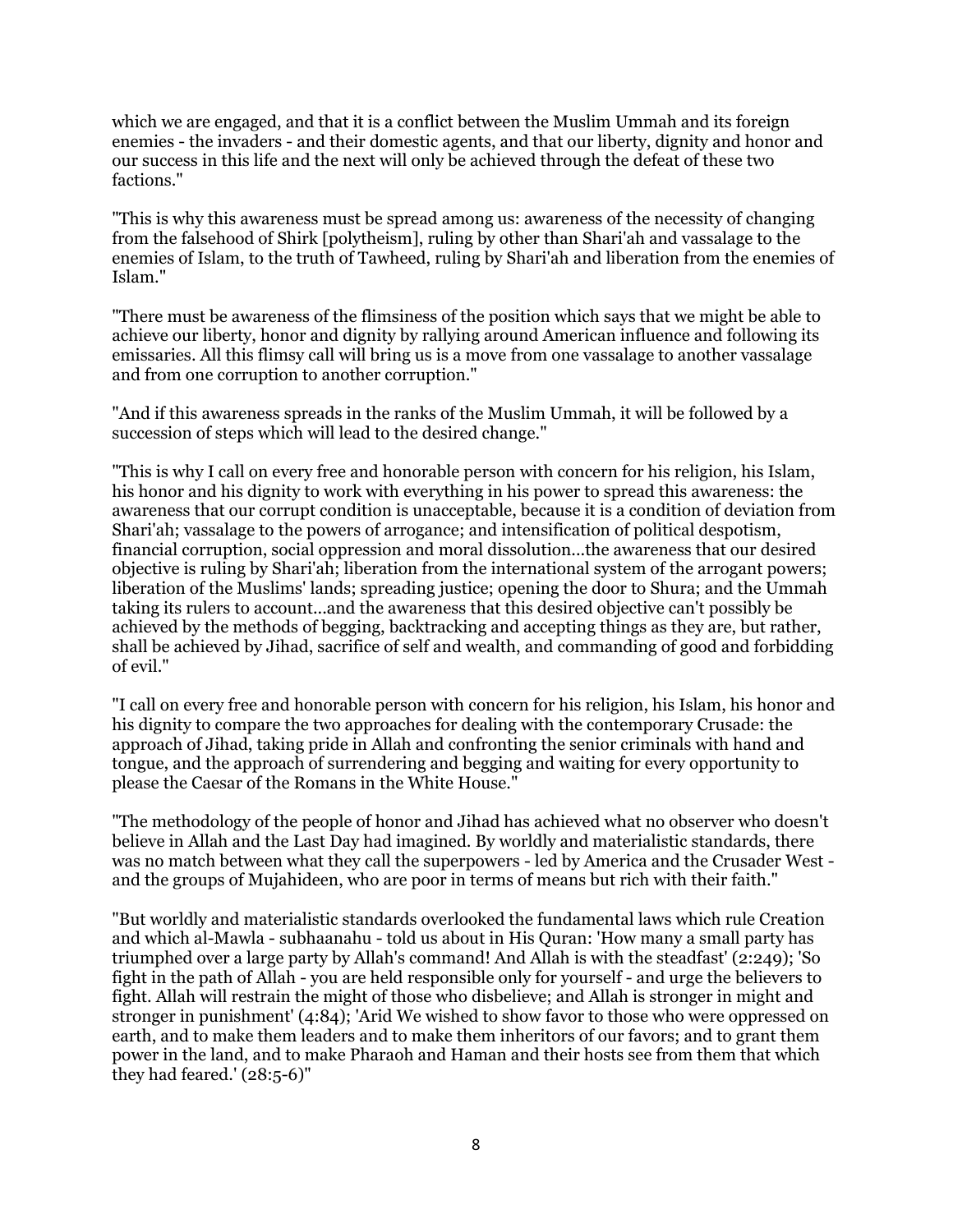"The methodology of Jihad and taking pride in Allah was able to inflict great harm and slaughter on the senior criminals. Their military defeats and economic losses came one after another, and they announced that they are leaving Iraq and Afghanistan."

"In this conflict , the Mujahideen were - and still are - being confronted from the front by the senior criminals led by America - with most of the world behind it - and being harmed from the back by the preachers of inability, the 'Fuqahaa' of the Marines, the 'Ulama of beggary and the secularized leaderships of movements which affiliate themselves with Islam."

"But despite this complex opposition and two-pronged battle, Allah sent down His steadfastness on His slaves the Mujahideen, and helped them with His aid and His support, and shook the ranks of the Crusaders and their agents and struck fear in their hearts."

"The Crusader West, after nine years of its campaign against first Afghanistan and then Iraq, has realized that a military resolution isn't possible, and so it is resorting to ruses, machinations, bribes and buying of loyalties, and the Crusader West has brought over to its side a major part of what used to be called the nationalist movement, and it has also attracted a number of those who used to belong to the global Islamic movement and is using them to discourage the Ummah from performing Jihad, commanding good and forbidding evil, and clinging to Tawheed and the rule of Shari'ah."

"Among the most prominent of those whom the West attracted from the nationalists is the Fatah movement which used to claim to be defending the most important nationalist cause, but subsequently sold out its nationalist cause and recognized the state of Israel on most of its people's land, or on 'historical Palestine' as they call it; and recognized the Israeli citizenship of its people who live in the part of Palestine occupied in 1948. This is how the nationalists sold out their peoples and lands: they are like the person who made an idol out of pressed dates, then ate it when he became hungry."

"This is why I advise our people in Palestine to distinguish between two methodologies: a secular methodology of desertion which prostrates itself at the feet of the West; cooperates with Israeli security organs; allies itself with the West and its agents in the region; and includes the Palestinian Authority and all Arab states without exception. I don't exclude any of them because there is no difference between them except in the degree to which they declare their subservience to America and the West. As for actual cooperation, it is in full swing."

"All of them have abandoned Palestine — which they call "historical Palestine" — over and over again, and the most recent of their recognitions was their Arab initiative, in which they not only abandoned most of Palestine, they also abandoned the right of return for Palestinians by making it conditional on an understanding with Israel. This abandonment of Palestine wasn't confined to the Palestinian National Authority and the Arab states, but extended to all the nationalist and leftist movements, which recognize international legitimacy and deem as sacred the resolutions of the United Nations which usurp the realms of the Muslims."

"And this secular orientation of desertion is gradually attracting the political leaderships of Palestinian movements which claim to belong to Islam, by getting them to recognize the principle of the nation-state  $-$  in other words, recognize the Sykes-Picot accord; by getting them to disown the rule of Shari'ah, by ruling according to the dictates of the whims of the so-called majority, or what they call "democracy"; and by getting them to recognize the treasonous agents of the West and Israel in Palestine, by recognizing the legitimacy of the Authority and the presidency of Mahmoud Abbas, recognizing the necessity of unity with the traitors in the name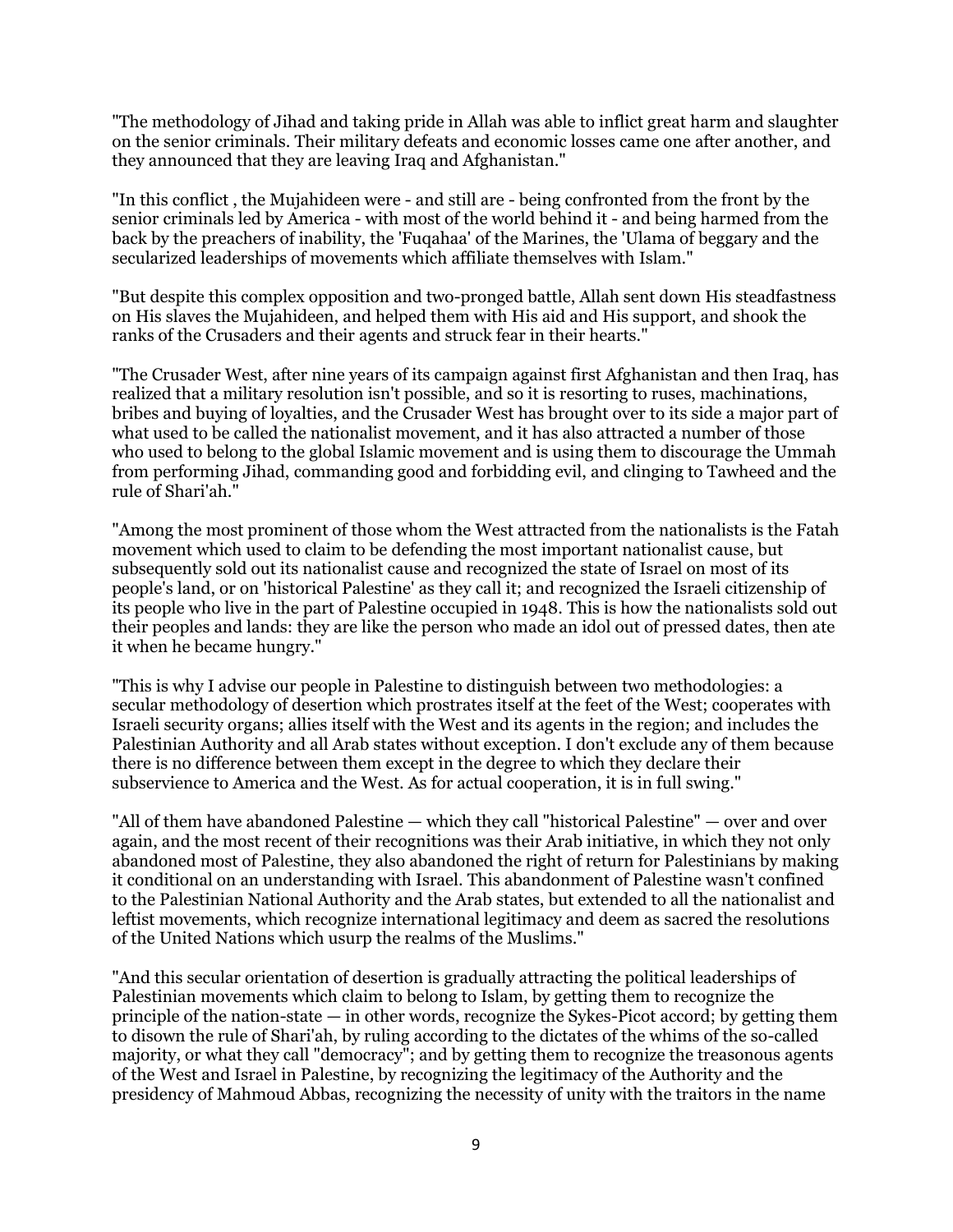of "national unity," recognizing Mahmoud Abbas' mandate to negotiate in the name of the Palestinians, and recognizing or respecting the United Nations' resolutions to divide Palestine and hand over most of it to Israel, through their signing of the Makkah accord."

"And facing this secular methodology of desertion is another methodology, one which believes in the rule of Shari'ah, the unity of the Muslim Ummah and the brotherhood of Islam, and believes that all realms of Islam are the equivalent of a single country, and doesn't disassociate itself from the Mujahideen in Chechnya, but rather, disassociates itself from everyone who deviates from the methodology of Islam and abandons his religion, honor and homelands."

"And this orientation has been ganged up on by the countries of the West, foremost among them America, and by all the governments and countries which fell in line with them."

"But this orientation is our hope."

"This orientation has the purer methodology and the more correct doctrine, because it relies on the explicit and definite proofs of the Qur'an and Sunnah [Prophetic Way], and cites the historical and political reality of the Muslim Ummah, and believes neither in the fatwas of the 'Fuqahaa' of the Marines nor in the hired 'Ulama in Riyadh, Cairo and Qatar."

"So the Muslim Ummah in Palestine must define its path and know what it wants."

"Does it want the establishment of Allah's Law on His earth and the expulsion of the invaders from all realms of Islam, which — according to the consensus of the Fuqahaa — are the equivalent of a single country?"

"Or does it want an emaciated and paralyzed secular state which will be manipulated by international conspiracies and regional intrigues?"

"The first choice, which is the choice of establishing the Islamic state in Palestine and expelling the invaders from it and from all realms of Islam, won't come to pass through coming to an understanding with the Arab states, which were the ones who sold out Palestine in the first place, and are the ones who use the sheltering of Palestinian movements on their territories as a bargaining chip."

"This choice requires another technique and a different methodology, like the one put into practice by the Mujahideen who forced the Crusader invaders to announce their departure from Afghanistan and Iraq."

"This is why, O Muslim Ummah, the major criminals in the West tried and are trying to search for those who will help them - or help their agents - among those who are affiliated with the Islamic movements and among the 'Ulama of the sultan and 'Fuqahaa' of salaries and positions."

"In Afghanistan, those who call themselves 'former Mujahideen' jumped on the backs of the American tanks heading towards Kabul after it had been pounded by 7-ton bombs; but despite that, the international organization of the Muslim Brothers didn't disassociate itself from them."

"In Iraq, there was al-Sistani and the Shiite religious authorities, who issued fatwas against fighting the occupier invading the Muslims' realms, and there were the leaders of the Brothers who took part in Bremer's ruling council, and there was al-Hashemi's surrendering party which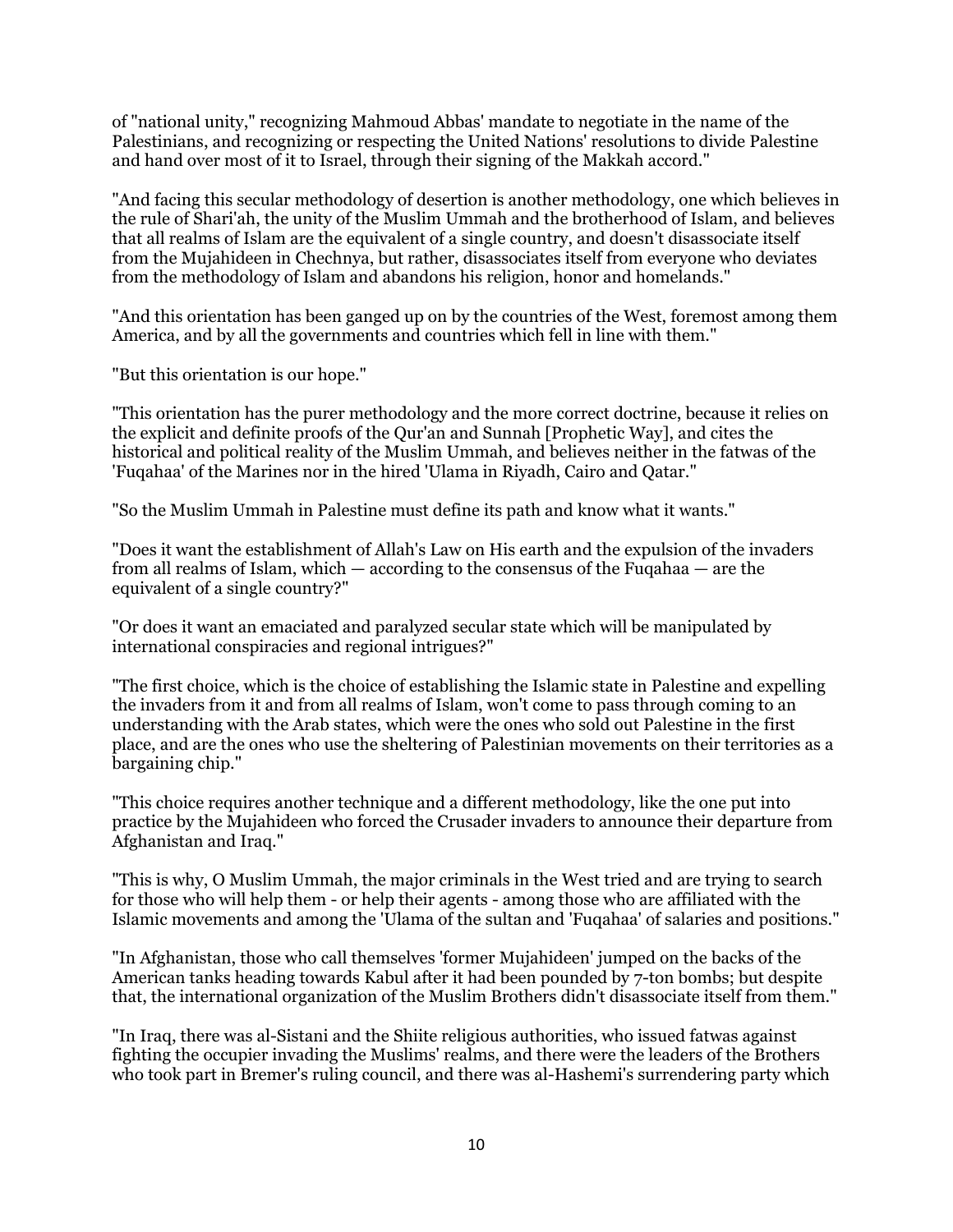acts as a branch of the CIA; but despite that, the international organization of the Muslim Brothers didn't disassociate itself from them."

"On the Arabian Peninsula, there were the 'Ulama of the sultan who went from the 'Aqeedah of Tawheed to 'Tawheed al-Aqaaid' [unification of religions]; the 'Ulama of the sultan in the Peninsula who issued fatwas for America's governor over the Muslims permitting the bringing of hundreds of thousands of invasion forces to the Arabian Peninsula; who issued fatwas forbidding mobilization to Jihad in Iraq and calling it 'sedition'; and who issued fatwas forbidding demonstrations in support of Gaza because they are "smacking of lips" which distract from remembrance of Allah. Also there in the Arabian Peninsula were those belonging to the Islamic movements who pledged allegiance to All Abdullah Saleh as ruler of the Muslims, after America approved him as one of its governors over the Muslims."

"In Somalia, there was Sheikh Sharif Ahmed, leader of the courts which used to be Islamic, who sought help in the Crusader West and the occupiers from the East and West so that they might place him in the seat of power, but the lions of Tawheed in Somalia were lying in wait for him, and they besieged his government in a few kilometer-wide area, and mobilized the Muslim people in Somalia for Jihad against the enemies of the Ummah and their treasonous agents, and wherever they went they established Shari'ah, spread justice, and disseminated beneficial knowledge and the right message; and thus they founded a fortress for Islam and Jihad in East Africa, with Allah's help and guidance and despite the fewness of their numbers and supplies in comparison with their enemies."

"In Egypt, there was their "Greatest Shaykh" who permitted the blockade of Gaza and had a long list of errors, from his hosting the Israeli Chief Rabbi in al-Azhar to his removal of the Niqab."

"And in the Islamic Maghreb, the secular governments which steal the peoples' wealth and abandon Palestine seek help in the Shaykhs of the Marines and the 'Fuqahaa' of salaries and positions, so they can bless these regimes, give them legitimacy and curse the Mujahideen."

"These tragicomic plays shall continue, O our Muslim Ummah, as long as Jihad, Ribaat, and Hijrah [migration for Islam] continue, because this is a continuous tradition and an invariable law. Al-Haqq - tabaaraka wa ta'ala - says: Thus did we make for every Prophet an enemy from among the sinners; and sufficient is thy Lord as a Guide and a Helper.'  $X25:31$ "

"He gave a rambling fatwa and spoke deviancy" "And committed an act of clear infidelity" "In every land you will hear a caller" "Calling to Musailamah or to Sajaah" "In every land you will witness a strife" "In which the religion is sold easily for a cheap price" "Giving fatwas for the gold of al-Mu'iz and fear of his sword" "And the desires of the soul and its unrelenting hatred"

'This, O our Muslim Ummah, emphasizes the importance of the awareness which I mentioned earlier. The Muslim Ummah in general and its Mujahid vanguard in particular must be aware of what goes on around it, and mustn't be deceived by appearances and names, but rather, look at the truthfulness and correctness of the claims. Al-Haqq - tabaaraka wa ta'ala - says: 'And when you see them, their figures please you; and when they speak, you listen to their speech. They are as though they were blocks of wood propped up. They think that every cry is against them. They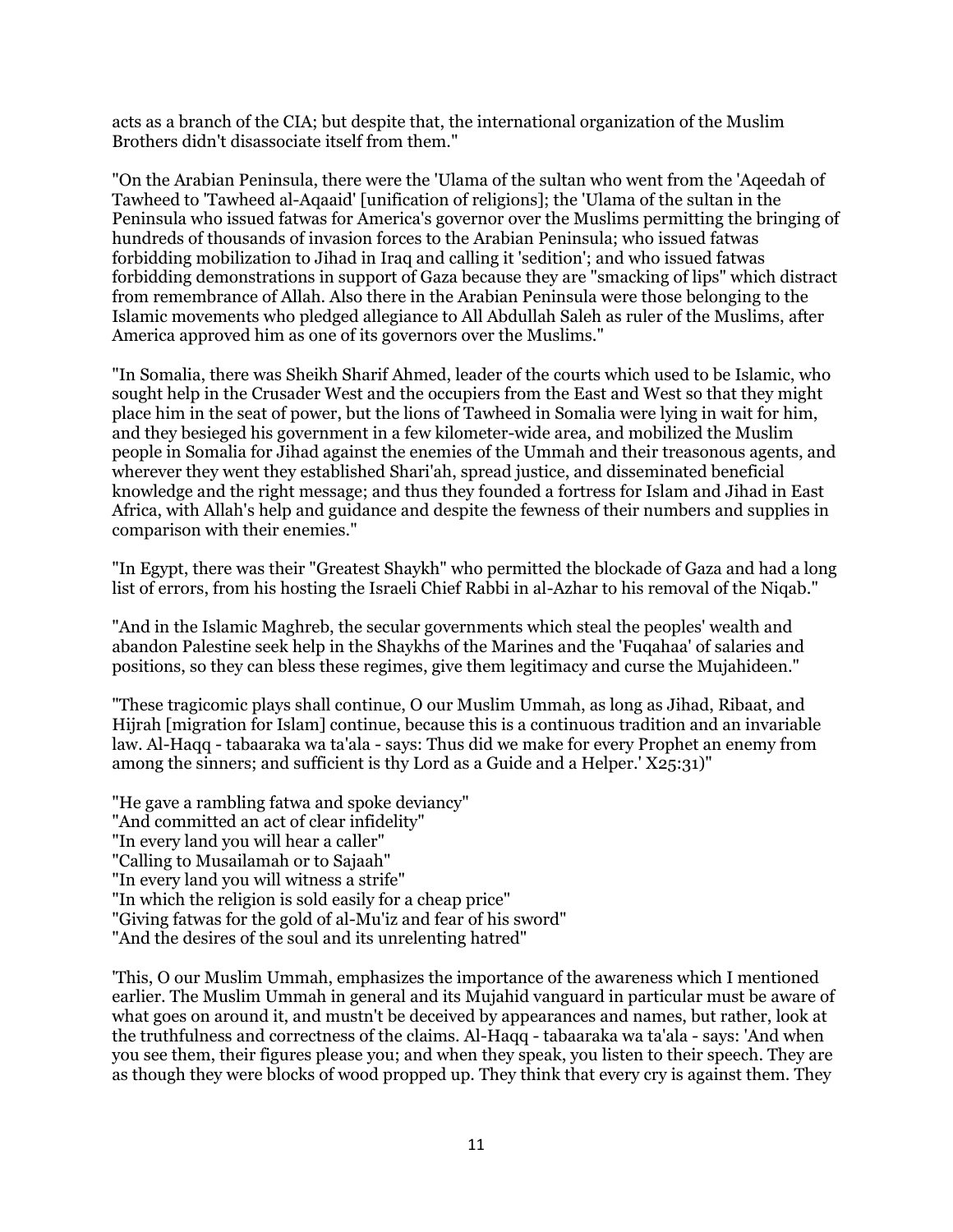are the enemy, so beware of them. Allah's curse be upon them, how are they being turned away from the truth.'  $(63:04)$ "

"My Muslim Ummah: nine years after the beginning of the Crusade against Afghanistan and then Iraq, here is the Crusade reeling after being weakened by the blows of your devoted sons, the Mujahideen, and after it lost its balance due to the severity of the hemorrhaging of human and financial losses it is suffering, and that's why it is searching breathlessly for a way out."

"This is the path, O our beloved Ummah, so stick to it. Al-Haqq - subhaanahu wa ta'ala - says: 'Fight them, that Allah may punish them at your hands, and humiliate them, and help you to victory over them, and sooth the chests of a people who believe. And that He may remove the anger in their hearts. And Allah turns with mercy to whomsoever He pleases. And Allah is All-Knowing, Wise.' (9:14-15)"

"O our Muslim Ummah: I congratulate you in general and I congratulate in particular the forces of Jihad and Ribaat on the ending of the ninth year of the Crusade, from which the forces of Jihad and Ribaat have emerged victorious and the forces of the Crusader invasion have emerged weakened by their wounds and exhausted by the hemorrhage of human and financial losses."

"And in this context, I emphasize to my brothers the Mujahideen everywhere that true victory is in adherence to Allah's Shari'ah and not being negligent in applying it. That's why the Mujahideen must be diligent in abiding by the sacredness of Muslim blood, and that's why their operations must be regulated by the noble Shari'ah, and that's why they must study every operation from all sides. And the Mujahideen must disown every operation which is falsely attributed to them despite their innocence of it and which is aimed at the Muslims in their markets, mosques and gathering places. Moreover, we disown any operation which a Jihadi group carries out in which it doesn't show concern for the safety of the Muslims; for we have only left our houses, abandoned our homelands and made our sacrifices in order to seek Allah's pleasure and aid His Shari'ah and the rules of His religion."

"My Muslim Ummah: among the lessons learned during these nine years is that the Mujahideen's resolve in the face of the Crusade and their forcing it to pack its bags and get ready to depart humbled and humiliated took place at a distance from the governments and organizations. The governments of the Islamic countries have committed treason and participated with the Crusaders in their assault on the Muslims, and the organizations have deserted, and some of them have even participated in the Crusaders' governments. This demonstrates the strength of the Muslim Ummah and the greatness of the energies latent within it. In fact, many of the Islamic peoples took a stance opposite to that of their governments. While its governments were sending their forces to kill Muslims in Afghanistan, the Muslim Ummah was sending its sons to perform Jihad against the Crusaders there."

"One of the clearest examples of that is the stance taken by the Muslim Ummah in Pakistan and Turkey. From these two countries, one group of Mujahideen after another set out for Afghanistan."

"It was amazing to see Turkish officers commanding the forces of the NATO Pact in Afghanistan while the heroic Turkish Mujahideen were inflicting harm on the same NATO forces with their attacks, ambushes and martyrdom operations."

"The Mujahideen of Turkey have revived the glories of their forefathers who defended the sanctuary of Islam for more than five centuries. That's why the Muslim Turkish people must